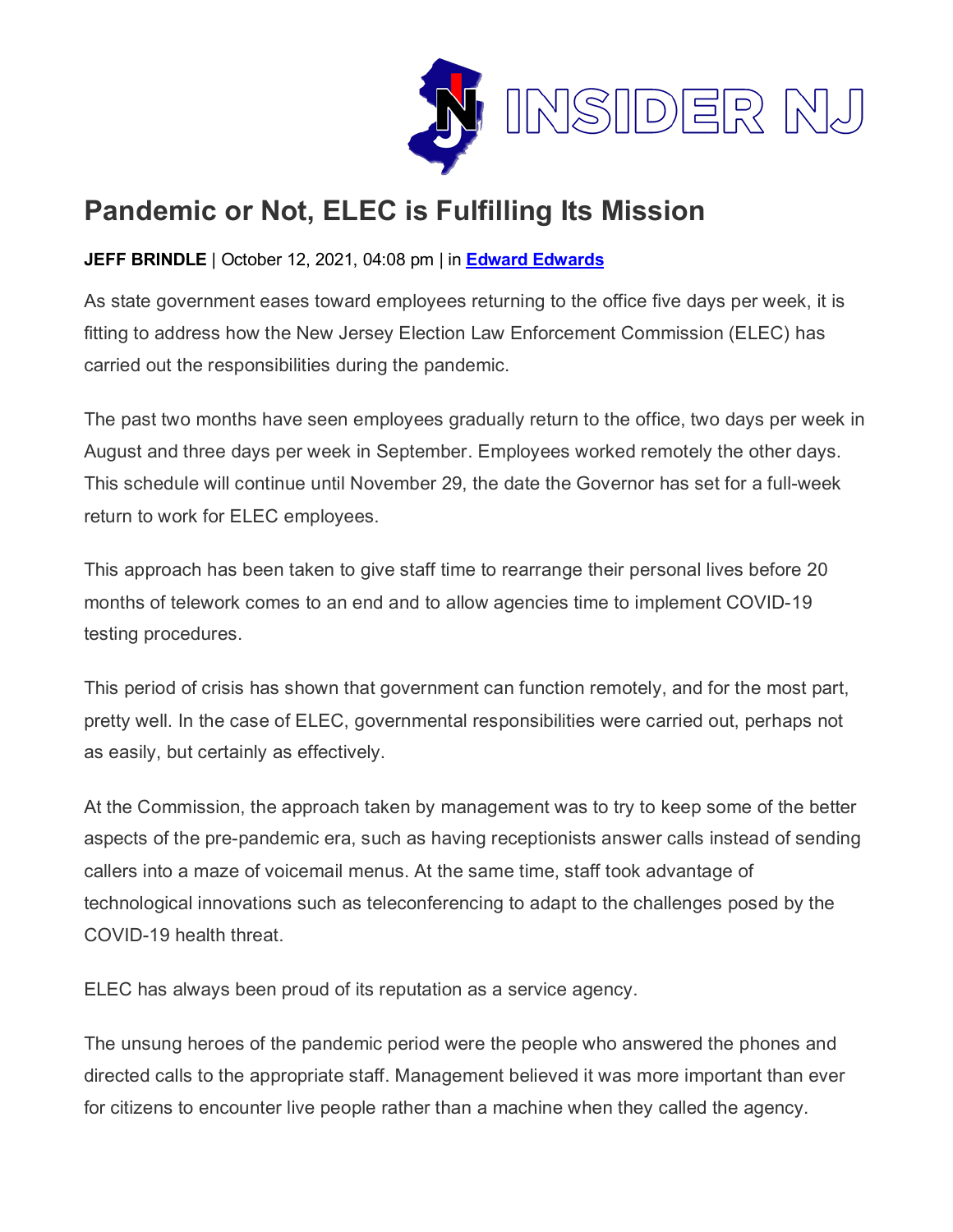It may have been more efficient for the agency to have the public leave messages on an answering machine. It would not have been in the public-spirited tradition of the Commission.

The decision by management proved correct as Cheryl Lippincott, Samantha Schutzbank, Aracelis Brown, and Tamika McCoy fulfilled their public duties by answering the phones throughout the pandemic and reassuring the public that their concerns would be addressed.

Often overlooked, yet so vital to a well-functioning organization, is the work done by clerical staff. Also bolstering the efforts of ELEC during the pandemic were Elbia Zeppetelli, Maureen Tilbury, Monica Triplin-Nelson, and Tamico Flack.

Legal, Information Technology, Compliance, and Investigative functions continued as candidates, committees, lobbyists, and public contractors reported electronically while at the same time the public was provided timely online access to those reports.

Moreover, with Information Technology staff support, virtual Commission meetings were held every month, including public hearings. Training sessions continued to be available, though virtually, by the Compliance staff with assistance from Information and Technology.

Legal and Investigative functions continued, with Legal having proposed and adopted regulations as well as litigating and resolving important cases.

As the pandemic carried over into this gubernatorial election year, the Gubernatorial Public Financing staff, under the supervision of the Compliance section, has processed public funds for qualifying candidates in both the primary and general elections and assisted with the public debates required of participating candidates.

Finally, a steady stream of analytical press releases, newsletters, white paper research reports, and columns have continued to be published to enable elected officials, the press, and the public to track emerging trends in campaign financing, lobbying, and other areas under ELEC's jurisdiction. This undertaking was of considerable importance during the hiatus in inperson government that occurred during the pandemic period.

Importantly as well, Compliance staff has continued to respond to phone calls and provide guidance to the filing community.